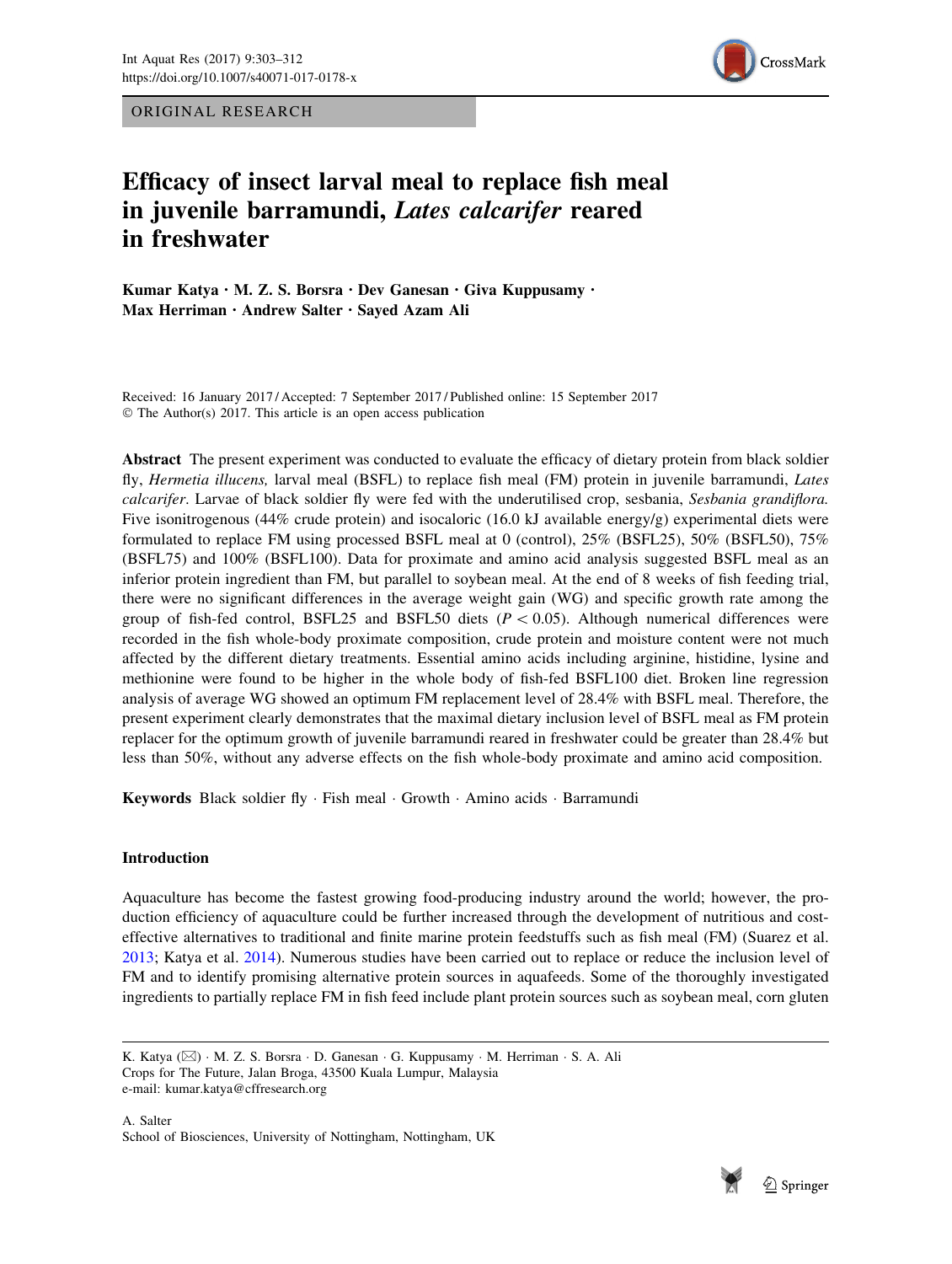meal and soy protein concentrate, by-products of mushroom (Carter and Hauler [2000](#page-8-0); Refstie et al. [2001](#page-8-0); Choi et al. [2004](#page-8-0); Lim et al. [2004](#page-8-0); Kim et al. [2008](#page-8-0); Katya et al. [2014\)](#page-8-0) and animal protein sources such as meat and bone meal, blood meal, feather meal, poultry by-product meal and lysine by-product (Bai et al. [1997](#page-8-0), [1998;](#page-8-0) Lee and Bai [1997a](#page-8-0), [b\)](#page-8-0). However, least attention has been given to access the use of unconventional but promising feedstuffs such as insect meal in commercial fish feed formulation.

In last few years, a considerable number of researches have shed the light on the efficacy of dietary insect meal in several aquaculture species including tilapia, Oreochromis niloticus, salmon, Salmo salar, African catfish, Clarias gariepinus, turbot, Psetta maxima, and rainbow trout, Oncorhynchus mykiss (Kroeckel et al. [2012](#page-8-0); Fasakin et al. [2003;](#page-8-0) Lock et al. [2015](#page-8-0); St-Hilaire et al. [2007a](#page-9-0), [b;](#page-9-0) Ogunji et al. [2007,](#page-8-0) [2008](#page-8-0); Rana et al. [2015](#page-8-0)) feeds. Among a number of promising insect species, farming of black soldier fly, Hermetia illucens larvae/pre-pupae has received top priority for the commercial exploitation (Lock et al. [2015\)](#page-8-0). The overall nutrient content viz. crude protein, lipid and essential amino acid content of insect meal closely resemble with FM, and the pre-pupae meal have been demonstrated to be suitably alternative for FM (Kroeckel et al. [2012;](#page-8-0) Lock et al. [2015](#page-8-0); Rana et al. [2015\)](#page-8-0) in several aquaculture species.

Barramundi or Asian sea bass, Lates calcarifer is one of the commercially important fish species widely cultured in several Asian countries. Nutrient requirements for this species has been well defined, considerable efforts have also been made in the three decades to develop nutritionally balanced and cost-effective diets (Glencross [2003\)](#page-8-0). The commercial feed formulation for this species heavily depends upon the FM as the primary protein source. Although, a number of FM alternative ingredients of plant and animal origin have been investigated (Boonyaratpalin et al. [1998;](#page-8-0) Glencross [2003](#page-8-0)), use of locally available but nutritionally efficient feedstuff in barramundi feeds is warranted. Therefore, the present experiment was conducted to evaluate the replacement efficacy of protein from BSFL meal with FM protein in juvenile barramundi, reared in freshwater.

## Materials and methods

Insects rearing and larval meal production

The insectarium and larval rearing units were set up at the field research center of Crops for The Future (CFF), Kuala Lumpur, Malaysia. Based upon the experience on behaviors of adult insects as well as using the knowledge on the life cycle of black soldier fly, a calm place was selected and natural environment were simulated to attract and induce the mating of adult insects. Six small plastic buckets filled with banana leaves and hay were hanged around the corners and center of the insectarium to collect insect eggs every morning. A series of round bottom 500 L capacity plastic tanks were filled one-third with the blend of underutilized crop sesbania, Sesbania grandiflora. Self-harvesting larvae collection chambers were prepared using flat wooden sheet fixed at 45<sup>°</sup> angle opening outside the plastic tanks. The BSFL production method were similar that is used by Ajani et al. [\(2004](#page-7-0)) and Adesulu and Mustapha ([2000\)](#page-7-0) for housefly maggot meal.

#### Experimental design and diets

Formulation and proximate composition of the experimental diets is shown in Table [1.](#page-2-0) Five isonitrogenous (44% crude protein) and isocaloric (16.0 kJ available energy/g) diets were formulated to replace fish meal using BSFL meal at 0 (control),  $25\%$  (BSFL<sub>25</sub>),  $50\%$  (BSFL<sub>50</sub>),  $75\%$  (BSFL<sub>75</sub>) and  $100\%$  (BSFL<sub>100</sub>). Fishmeal, soybean meal, corn gluten meal and squid liver powder served as the major protein sources in the experimental diets; fish oil was used as the lipid source while dextrin flour was the carbohydrate source. Fish meal was substituted at graded level and accordingly adjustments were done in other ingredients to balance the protein and energy content in all experimental diets. Feeds were designed and formulated to meet the optimum nutrient requirement of experimental fish, following the nutrient requirements extensively reviewed and recommended for juvenile size barramundi (Glencross [2003](#page-8-0)).

Procedures for diet preparation and storage were as previously described by Bai and Kim [\(1997](#page-8-0)). After thoroughly mixing the dry ingredients and fish oil with 30%-filtered tap water, experimental diets were pelleted with a laboratory pelleting machine without heating, using a 2-mm diameter module (MK-NG 1500

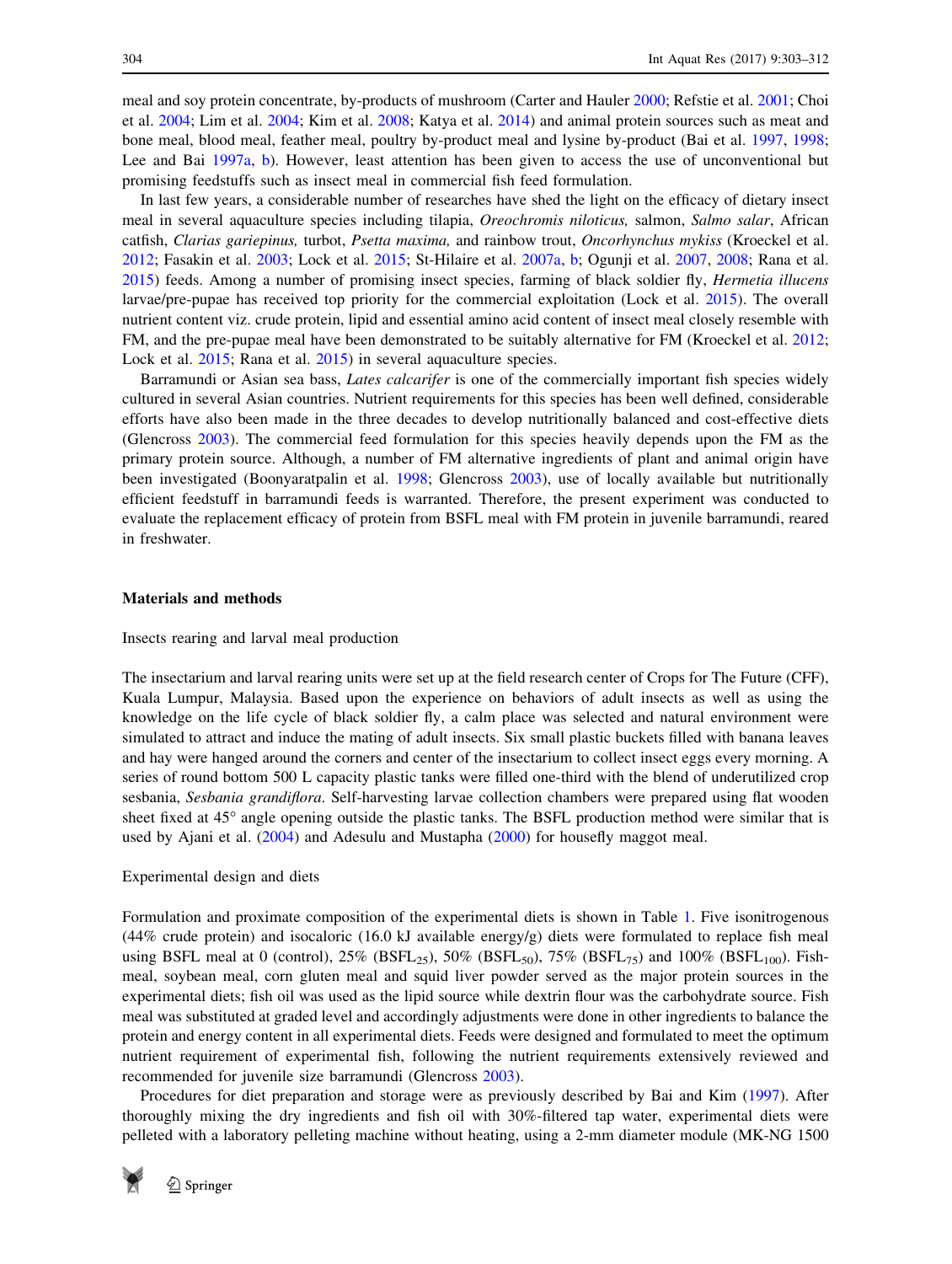<span id="page-2-0"></span>

| Ingredients                        | Control        | $BSFL_{25}$    | $BSFL_{50}$    | $BSFL_{75}$    | BSFL <sub>100</sub> |
|------------------------------------|----------------|----------------|----------------|----------------|---------------------|
| Fish meal                          | 40             | 30             | 20             | 10             | $\Omega$            |
| <b>BSF</b> meal                    | $\mathbf{0}$   | 15.4           | 30.8           | 46.2           | 61.6                |
| Dextrin                            | 16.4           | 12.3           | 8.2            | 4.1            | $\Omega$            |
| Soybean meal                       | 12             | 12             | 12             | 12             | 12                  |
| Corn meal                          | 5.6            | 5.7            | 5.8            | 5.9            | 6.0                 |
| Squid liver powder                 | 15             | 15             | 15             | 15             | 15                  |
| Fish oil                           | 6.0            | 4.6            | 3.2            | 1.8            | 0.4                 |
| Vitamin premix <sup>a</sup>        | 3              | 3              | 3              | 3              | 3                   |
| Mineral premix <sup>b</sup>        | $\overline{2}$ | $\overline{2}$ | $\overline{c}$ | $\overline{2}$ | 2                   |
| Proximate composition <sup>c</sup> |                |                |                |                |                     |
| Crude protein                      | 42.0           | 43.1           | 42.8           | 42.4           | 41.8                |
| Crude lipid                        | 12.0           | 11.8           | 12.1           | 12.0           | 12.4                |
| Moisture                           | 9.2            | 9.7            | 10.1           | 9.1            | 9.7                 |
| Crude ash                          | 10.2           | 10.1           | 10.4           | 10.2           | 10.3                |

Diets represent; control (without black soldier fly larval meal inclusion), BSFL25 (25%), BSFL50 (50%), BSFL75 (75%) and BSFL100 (100% fish meal replacement using black soldier fly larval meal)

a(as mg/kg in diets): ascorbic acid, 300; dl-calcium pantothenate, 150; choline bitatrate, 3000; inositol, 150; menadione, 6; niacin, 150; pyridoxine-HCl, 15; riboflavin, 30; thiamine mononitrate, 15; dl-a-tocopherol acetate, 201; retinyl acetate, 6; biotin, 1.5; folic acid, 5.4; B12, 0.06

<sup>b</sup>Contains (as mg/kg in diets): NaCl, 437.4; MgSO4·7H2O, 1379.8; NaH2P4·2H2O, 877.8; Ca(H2PO4)2·2H2O, 1366.7; KH2PO4, 2414; ZnSO4-7H2O, 226.4; Fe-citrate, 299; Ca-lactate, 3004; MnSO4, 0.016; FeSO4, 0.0378; CuSO4, 0.00033; Calcium iodate, 0.0006; MgO, 0.00135; NaSeO3, 0.00025

<sup>c</sup>Values are average from duplicate groups of samples

WSL food grinder). All the feeds were air-dried for 24 h and after processing, all diets were kept at  $-4$  °C in the cold storage until use.

## Experimental fish and feeding trial

Juvenile size barramundi, *Lates calcarifer* fish acclimated to freshwater were obtained from the hatchery Biodesaru, Gelang Patah Johor, Malaysia. Fish were transported to the experimental station (FishPLUS laboratory, FRC, Crops for The Future) and acclimated to the experimental conditions for 2 weeks before the feeding trial began. During the acclimation period, fish were fed control diet twice daily (10:00 and 1800 h) at approximately 3% of wet body weight/day. Twenty barramundi fish averaging 6.7  $\pm$  0.1 g (mean  $\pm$  standard deviation) were randomly distributed in fifteen individual fish groups to each of fifteen aquaria. Each aquarium was then randomly assigned to one of three replicates of five experimental diets. Triplicate groups of fish were fed one of the experimental diet twice daily (10:00 and 17:00 h) at approximately 2% of wet body weight/day at the beginning and 3% of wet body weight/day at the end of the feeding trial for 8 weeks. Total fish weight in each aquarium was determined every 2 weeks, and the amount of feeds fed to the fish was adjusted accordingly.

The feeding trial was conducted in an indoor semi-recirculation system with fifteen 300 L of aquaria receiving filtered freshwater from the center tank. Supplemental aeration was provided to maintain dissolved oxygen levels near 6.5  $\pm$  0.5 (mean  $\pm$  SD) ppm. Water temperature was 24  $\pm$  1 °C (mean  $\pm$  SD); pH was 7.5  $\pm$  0.3 (mean  $\pm$  SD) and the photoperiod of 12:12 (light: dark) was maintained throughout the experimental period.

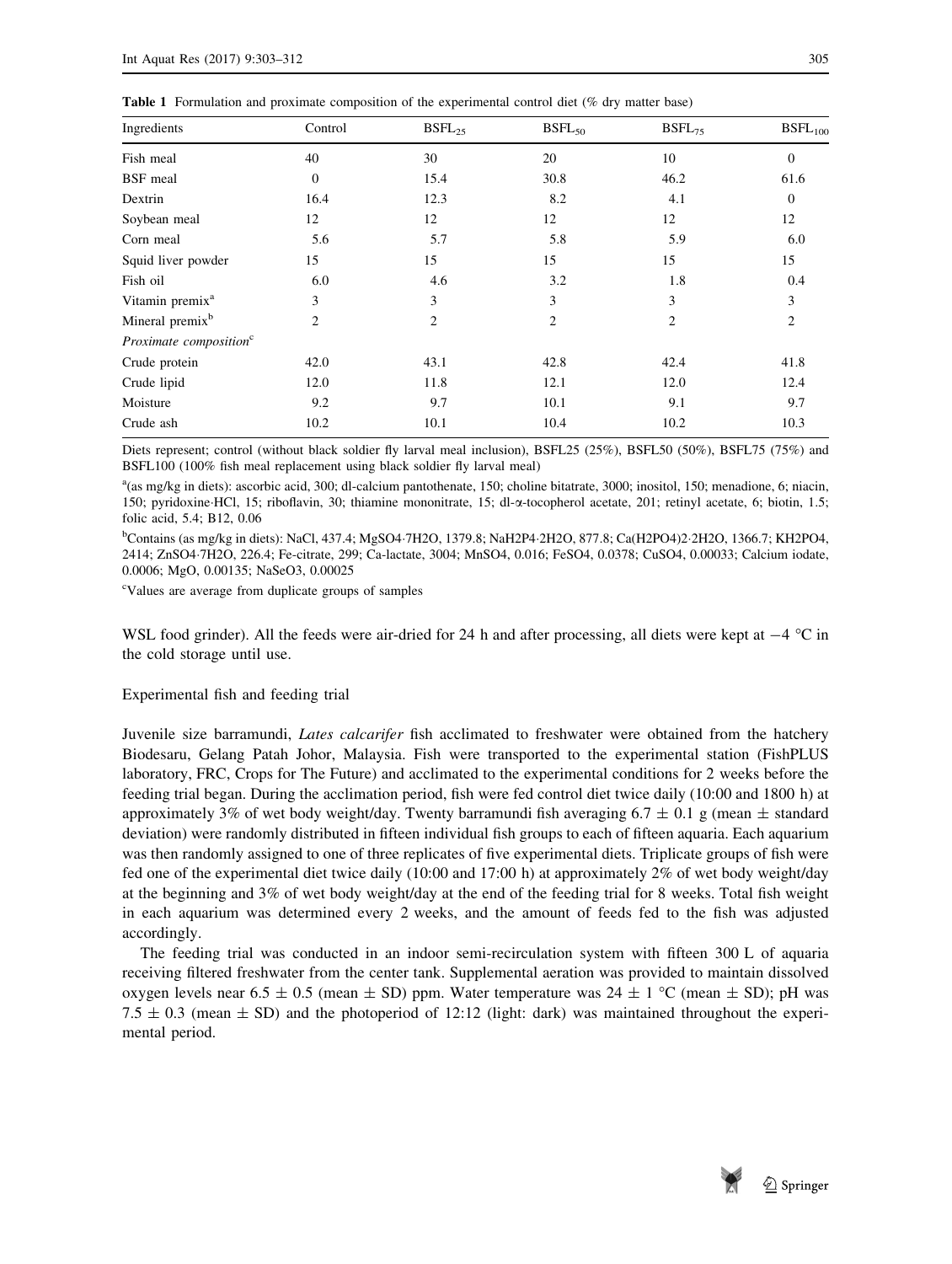<span id="page-3-0"></span>Sample collection and analysis

At the end of the feeding trial, all of the fish were weighed and counted for the calculation of weight gain (WG), specific growth rate (SGR), feed conversion ratio (FCR) and survival rate. Growth performance parameters including WG, SGR and FCR were calculated using formulas.

Weight gain  $(\%) = |(\text{final weight} - \text{initial weight}) / \text{initial weight}] \times 100.$ 

Specific growth rate  $(\% \text{ day}^{-1}) = [(\log_e \text{final wt.} - \log_e \text{initial wt.})/\text{days}] \times 100$ .

Feed conversion ratio  $=$  feed/wet weight gain.

Protocol for the feeding trial, fish anesthesia, sample collection and analysis were followed as prescribed and approved by the Animal ethics committee, University of Nottingham. After the final weighing, five fish were randomly collected from each aquaria and frozen at  $-20$  °C for analysis. The proximate composition and amino acid analysis of the experimental diets, ingredients and fish whole body was performed by the standard methods of AOAC ([1995\)](#page-7-0). Samples were dried to a constant weight at 105  $^{\circ}$ C to determine moisture content. Ash was determined by incineration at 550  $^{\circ}$ C, crude lipid by soxhlet extraction using a Soxtec system 1046 (Tecator AB, Hoganas, Sweden), and crude protein by Kjeldahl method ( $N \times 6.25$ ) after acid digestion. Amino acid analysis was carried out using Ninhydrin method (Sykam Amino Acid Analyzer S433; Sykam, Eresing, Germany).

Statistical analysis

All data were analyzed by one-way ANOVA (Statistix 3.1, Analytical Software, St. Paul, MN, USA) to test the effects of the dietary treatments. When a significant treatment effect was observed, a least significant difference (LSD) test was used to compare means. Treatment effects were considered at  $P < 0.05$  level of significance. Broken line model (Robbins et al. [1979](#page-8-0)) was used to evaluate the optimum dietary level of black soldier fly larval meal as fish meal replacer in barramundi.

## Results

Nutrient profile of protein ingredients

Table 2 shows the proximate composition of FM, soybean meal and BSFL meal used as the major protein ingredients in this study. The crude protein content was found to be highest for FM followed by soybean meal and BSFL meal. On the other hand, crude lipid was recorded to be highest for BSFL meal followed by FM and soybean meal. Whereas, soybean meal exhibited higher fiber content compared to FM and BSFL meal. The amino acid analysis of FM and BSFL meal has been presented in Fig. [1](#page-4-0).

|                                                                                         |  | <b>Table 2</b> Analyzed nutrient composition (% DM base) of fish meal, soybean meal and black soldier fly, <i>Hermetia illucens</i> larval |  |  |
|-----------------------------------------------------------------------------------------|--|--------------------------------------------------------------------------------------------------------------------------------------------|--|--|
| (BSFL) meal used as the major protein ingredients in the experimental diets formulation |  |                                                                                                                                            |  |  |

| Ingredients      | Crude protein | Crude lipid | Crude ash | Moisture | Fiber |
|------------------|---------------|-------------|-----------|----------|-------|
| Fishmeal         | 69.9          | 11.5        | 9.0       | 9.3      | < 0.1 |
| Soybean meal     | 46.3          | 1.0         | 6.2       | 11.9     | 29.9  |
| <b>BSFL</b> meal | 43.5          | 16.7        | 13.9      | 5.9      | 9.5   |

Values are average from duplicate groups of samples

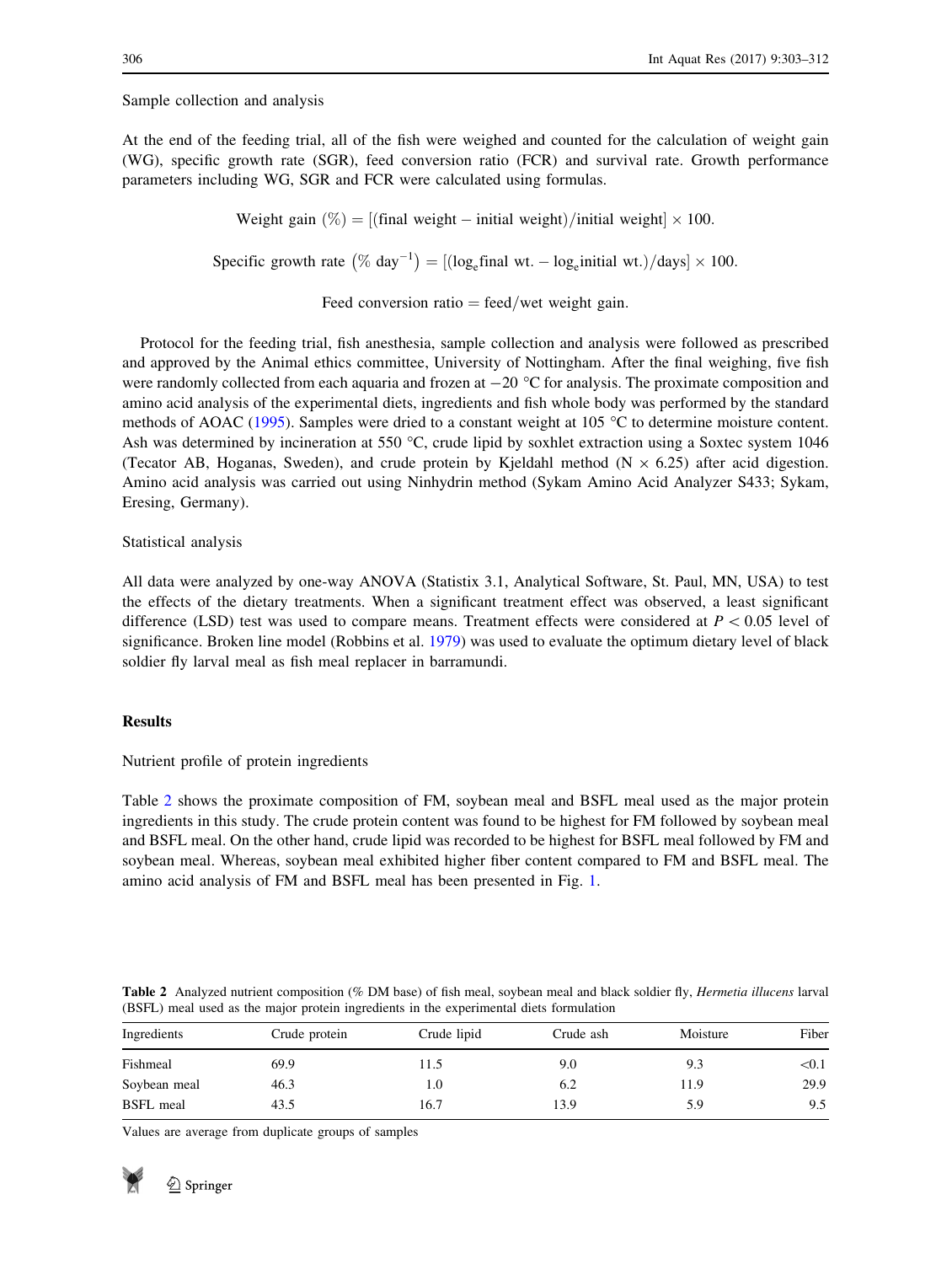<span id="page-4-0"></span>

Fig. 1 Amino acid composition of black soldier fly, Hermetia illucens larval (BSFL) meal and fish meal. Values are average from duplicate groups of samples

### Growth performances

The growth performances including weight gain (WG), specific growth rate (SGR), feed conversion ratio (FCR) and survival rate of barramundi-fed five experimental diets for 8 weeks have been summarized in Table 3. At the end of feeding trial, there were no significant differences in the average WG and SGR among the group of fish-fed control,  $BSFL_{25}$  and  $BSFL_{50}$  diets. However, WG and SGR of fish-fed  $BSFL_{75}$  and BSFL100 diets were significantly lower than that of fish-fed control diet. Whereas, data for FCR showed a significantly higher value for the group of fish-fed  $BSFL_{100}$  diet than those of fish-fed all other diets. However, there was no significant difference in the FCR among the group of fish-fed control,  $BSFL_{25}$ ,  $BSFL_{50}$ , and BSFL75 diets. Average survival rate among different experimental groups numerically ranged between 80.5 and 100%. Although significant differences were recorded in the survival rate among the group of fish-fed different experimental diets, no clear trend in the effects of dietary treatments on fish survival rate could be drawn. Broken line regression analysis of the average WG indicated that BSFL meal could replace 28.4% of FM without any adverse effects on the growth performance of barramundi (Fig. [2\)](#page-5-0).

|                              | Diets <sup>1</sup>           |                       |                              |                         |                        |  |  |
|------------------------------|------------------------------|-----------------------|------------------------------|-------------------------|------------------------|--|--|
|                              | Control                      | $BSFL_{25}$           | $BSFL_{50}$                  | $BSFL_{75}$             | BSFL <sub>100</sub>    |  |  |
| WG $(\%)^2$                  | $136.3 \pm 6^a$              | $119 \pm 8^{ab}$      | $110.3 \pm 7^{ab}$           | $92.3 \pm 11^{6}$       | $24.3 \pm 6^{\circ}$   |  |  |
| SGR $(\%)$ /day <sup>3</sup> | $2 \pm 0.06^{\circ}$         | $1.8 \pm 0.08^{ab}$   | $1.7 \pm 0.08$ <sup>ab</sup> | $1.5 \pm 0.13^b$        | $0.5 \pm 0.12^{\circ}$ |  |  |
| FCR <sup>4</sup>             | $2 \pm 0.1^{\rm b}$          | $2.3 \pm 0.1^{\rm b}$ | $2.4 \pm 0.1^{\rm b}$        | $3.2 \pm 0.1^{\rm b}$   | $11.3 \pm 3.6^{\circ}$ |  |  |
| Survival $(\% )$             | 94.4 $\pm$ 3.9 <sup>ab</sup> | 100 <sup>a</sup>      | $94.4 \pm 3.9^{ab}$          | $80.5 \pm 14.1^{\rm b}$ | $86.1 \pm 10.3^{ab}$   |  |  |

Table 3 Growth performance of barramundi, Lates calcarifer-fed black soldier fly, Hermetia illucens larval (BSFL) meal as a fish meal replacer for 8 weeks

Means of triplicate groups of fish where values in the same row with different superscripts are significantly different ( $P < 0.05$ ) <sup>1</sup>Diets represent; control (without black soldier fly larval meal inclusion), BSFL25 (25%), BSFL50 (50%), BSFL75 (75%) and BSFL100 (100% fish meal replacement using black soldier fly larval meal)

<sup>2</sup>Weight gain (%) = [(final wt. – initial wt.)/initial wt.]  $\times$  100

<sup>3</sup>Specific growth rate (% day<sup>-1</sup>) = [(log<sub>e</sub> final wt. - log<sub>e</sub> initial wt.)/days] × 100

 ${}^{4}$ Feed conversion ratio = feed given/wet weight gain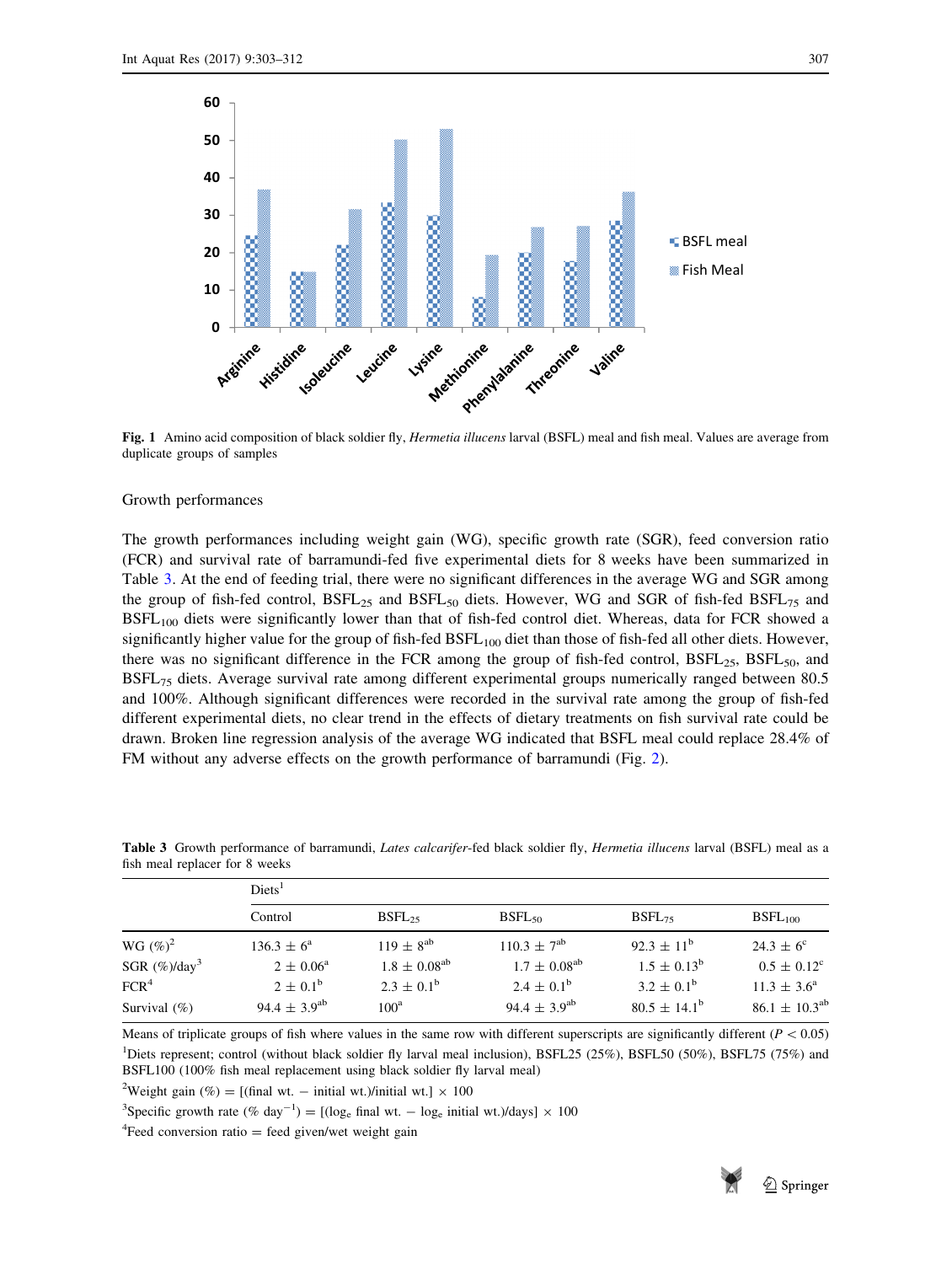

Fig. 2 Broken line regression analysis of average weight gain (WG) of barramundi, Lates calcarifer-fed black soldier fly, Hermetia illucens larval (BSFL) meal as a fish meal replacer for 8 weeks

Fish whole-body proximate composition

Whole-body proximate composition of barramundi-fed five experimental diets for 8 weeks has been shown in Table 4. Although numerical differences were recorded, crude protein and moisture content were found not to be much affected by the different dietary treatments. Whereas, fiber content was recorded highest for the group of fish-fed  $BSFL<sub>100</sub>$  diet.

Fish whole-body essential amino acid composition

Table [5](#page-6-0) shows the whole body amino acid composition of barramundi-fed five different experimental diets for 8 weeks. Essential amino acids including arginine, histidine, lysine and methionine were found to be higher for the group of fish-fed BSFL<sub>100</sub> compared to fish-fed other experimental diets. Likewise, numerical differences were also observed for other essential amino acids, no clear trend among different dietary treatments could be drawn.

# Discussion

Identifying promising alternative ingredients to minimize the inclusion level of dietary fish meal has been a much debated and extensively researched topic in aquaculture. Unfortunately, despite three decades of numerous replacement research, fish meal remains the prime protein ingredient in the majority of commercial fish feeds. Among plant protein, soybean meal is the extensively used ingredient in aquaculture diets due to its wide availability, comparatively low market price and promising nutrient profile (Akiyama et al. [1989](#page-7-0); Gatlin et al. [2007;](#page-8-0) Trosvik et al. [2012;](#page-9-0) Cummins et al. [2013](#page-8-0); Cummins et al. [2017](#page-8-0)). However, the price of soybean

Table 4 Whole body proximate composition (% dry weight basis) of barramundi, Lates calcarifer-fed black soldier fly Hermetia illucens larval (BSFL) meal as a fish meal replacer for 8 weeks

| Diets <sup>a</sup> | Control | $BSFL_{25}$ | $BSFL_{50}$ | $BSFL_{75}$ | BSFL <sub>100</sub> |
|--------------------|---------|-------------|-------------|-------------|---------------------|
| Moisture           | 74.3    | 71.9        | 79.2        | 74.4        | 78.0                |
| Crude protein      | 62.2    | 63.1        | 55.7        | 69.4        | 66.6                |
| Ash                | 15.6    | 15.1        | 17.4        | 19.8        | 19.0                |
| Crude lipid        | 16.3    | 20.3        | 14.8        | 15.1        | 17.7                |
| Fiber              | 6.0     | 6.1         | 4.5         | 3.6         | 8.1                 |
|                    |         |             |             |             |                     |

Values are average from duplicate groups of samples

apiets represent; control (without black soldier fly larval meal inclusion), BSFL25 (25%), BSFL50 (50%), BSFL75 (75%) and BSFL100 (100% fish meal replacement using black soldier fly larval meal)

<span id="page-5-0"></span>

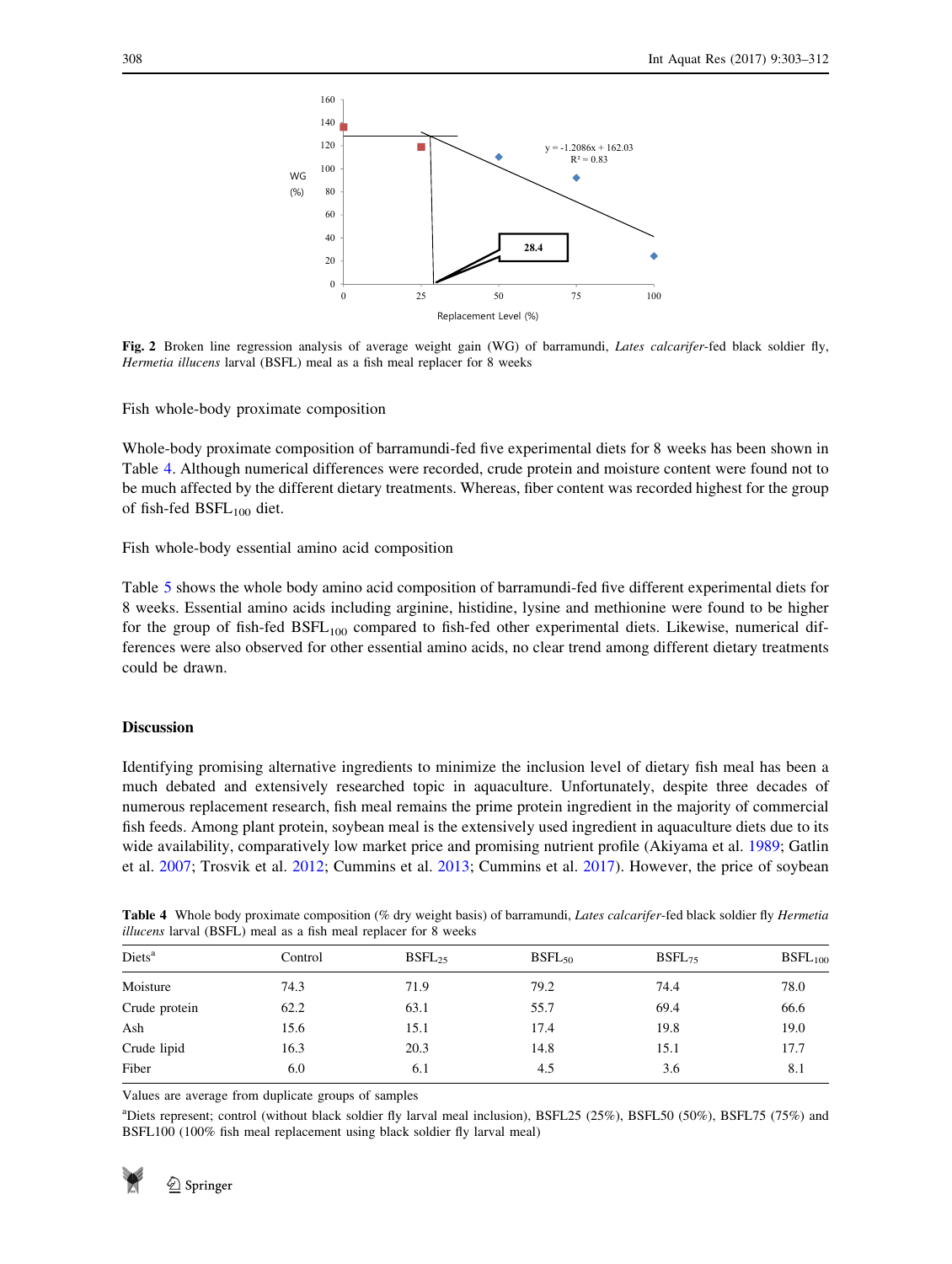| Essential amino acids | Control | $BSFL_{25}$ | $BSFL_{50}$ | $BSFL_{75}$ | BSFL <sub>100</sub> |
|-----------------------|---------|-------------|-------------|-------------|---------------------|
| Arginine              | 6.6     | 6.6         | 6.6         | 6.5         | 9.4                 |
| Histidine             | 5.4     | 5.3         | 5.9         | 5.2         | 9.6                 |
| Isoleucine            | 1.0     | 1.0         | 1.0         | 1.0         | 0.9                 |
| Leucine               | 2.9     | 2.9         | 3.1         | 2.9         | 3.0                 |
| Lysine                | 2.8     | 2.8         | 2.8         | 2.7         | 3.2                 |
| Methionine            | 0.7     | 0.6         | 0.6         | 0.6         | 0.7                 |
| Phenylalanine         | 1.3     | 1.3         | 1.6         | 1.4         | 1.1                 |
| Threonine             | 2.4     | 2.2         | 2.2         | 2.2         | 2.1                 |
| Valine                | 0.5     | 0.5         | 0.5         | 0.5         | 0.5                 |

<span id="page-6-0"></span>Table 5 Whole body amino acids (ppm) composition of barramundi, Lates calcarifer fed black soldier fly, Hermetia illucens larval (BSFL) meal as a fish meal replacer for 8 weeks

Values are average from duplicate groups of samples

Diets represent; control (without black soldier fly larval meal inclusion), BSFL25 (25%), BSFL50 (50%), BSFL75 (75%) and BSFL100 (100% fish meal replacement using black soldier fly larval meal)

meal and other plant feedstuff has also increased dramatically due to their growing demand for the direct human consumption (FAO [2009](#page-8-0)). Therefore, attention could be directed towards the locally available and cheaper protein source, which may create flexibility in diet formulations and insect meal has been identified as one such ingredient (Rumpold and Schlüter [2013](#page-9-0); Van der Spiegel et al. [2013;](#page-9-0) Van Huis 2013; Lock et al. [2015](#page-8-0)).

Black soldier fly was early been recognized as the potential candidate ingredient due to its rich nutritional profile comprised of 40% protein and 35% lipid (Bondari and Sheppard [1987](#page-8-0)). However, limited and scattered information on nutrient profile and culture techniques has restricted the use of insect larval meal in commercial fish feed formulation. Our observations for the protein content of BSFL meal closely resembled with those of previous reports, indicating 40–45% crude protein content in the larvae of black soldier fly (Yu and Chen [2009](#page-9-0); Van Huis [2013](#page-9-0)). On the other hand, crude lipid content was found to be comparatively lower (16.7 vs. 30%) than those of values reported in these aforementioned studies. It is worthy to note that published reports on insect body composition show large differences between (Sanchez-Muros et al. [2015\)](#page-8-0) and within species. It appears, the substrates used to feed the insect larvae might have profound effects on the final nutrient profile of processed larval meal. Whereas, data for amino acid comparison between fish meal and black soldier fly larval meal showed inferior but not limiting to be used in fish feed formulation, similar to the observation of Sanchez-Muros et al. [\(2015](#page-8-0)) with the insect, Tenebrio molitor meal. Overall performances for the the nutrient content (Table [2](#page-3-0); Fig. [1](#page-4-0)) suggested, black soldier fly larvae meal as an inferior protein source than fish meal but closely similar with soybean meal.

The growth performance of barramundi, Lates calcarifer clearly demonstrated that larval meal of black soldier fly could be a promising alternative of fish meal in the feed of carnivorous fish species. Although WG and SGR decreased with fish meal replacement, no significant differences were recorded in these parameters among those of fish fed the BSFL-free diet and those fed-fish meal replaced with 25 and 50% of BSFL meal  $(P<0.05)$ . Whereas, published reports on BSFL meal as an alternative of fish meal are extremely few, but has been increasing recently (Cummins et al. [2017](#page-8-0)). Our results are in consistence with those of previous studies, suggesting an optimum fish meal replacement level of 20–50% using insect meal (Wing-Keong et al. [2001;](#page-9-0) St-Hilaire et al. [2007b;](#page-9-0) Alegbeleye et al. [2002](#page-7-0); Cummins et al. [2017](#page-8-0)) in different aquaculture species. Similar to our observation, these aforementioned studies also reported the limitations in replacing fish meal beyond 50% of diet using insect meal. The possible reason for the reduction in fish growth performance with a corresponding increase in the dietary insect meal inclusion could be due to the substantial increase in chitin content (Sanchez-Muros et al. [2015\)](#page-8-0) in addition to the deficiency in essential amino acid content (Cummins et al. [2017](#page-8-0)). Insect exoskeletons contain chitin and the b1, 4 bond in chitin has been reported to be indigestible for several fish species (Rust [2002](#page-8-0)). The ability of fish to degrade and digest chitin by the chitinase depends upon the fish species (Smith et al. [1989\)](#page-9-0) and available gut bacteria. For instance, in red tilapia, O. niloticus  $\times$  O. hornorum and nile tilapia, dietary fishmeal could be significantly replaced with shrimp meal, which is a rich

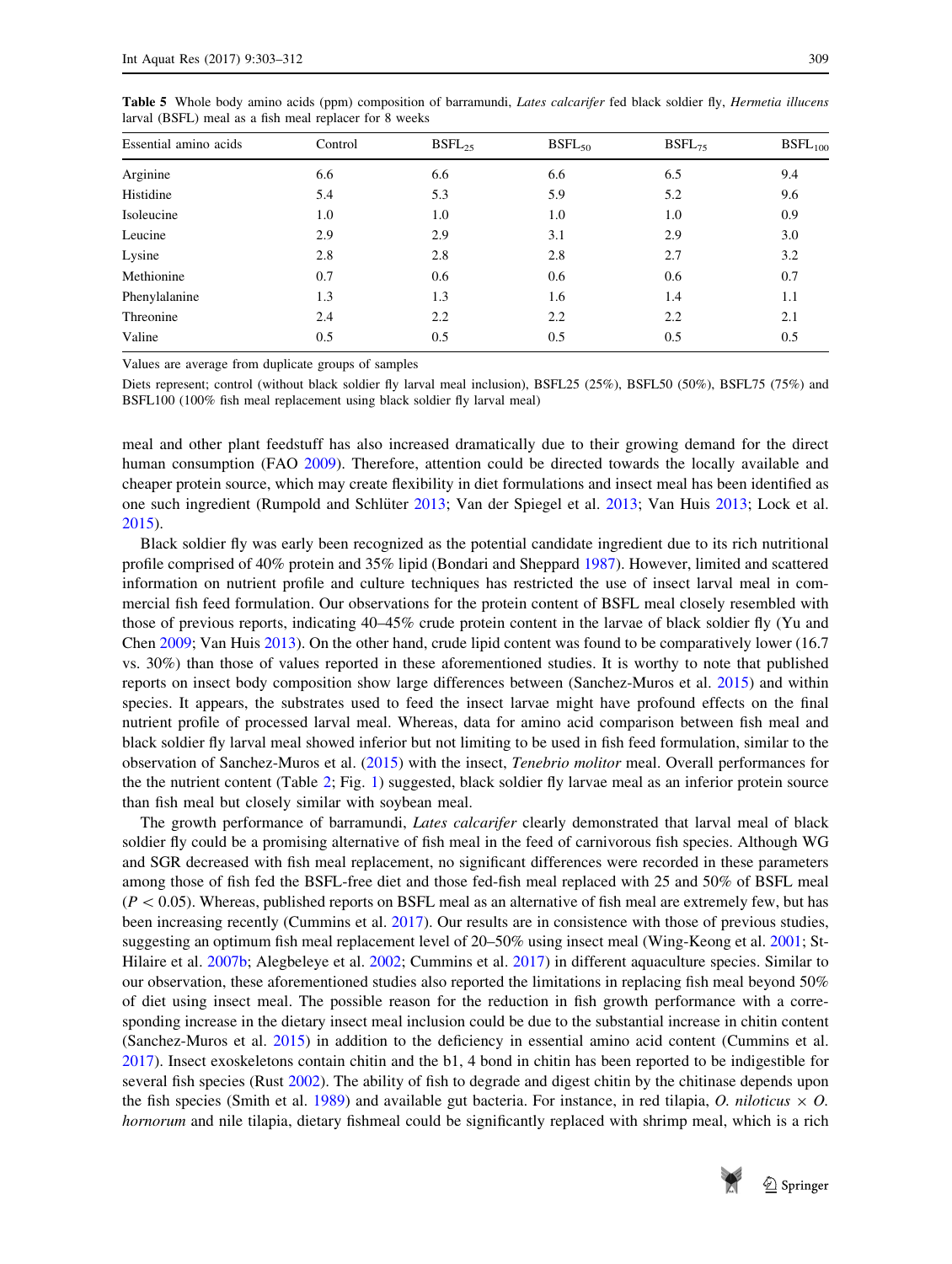<span id="page-7-0"></span>source of chitin, without any adverse effects on the fish performance (El-Sayed [1998;](#page-8-0) Mansour [1998\)](#page-8-0). Conversely, in the other species of tilapia, O. niloticus x O. aureus, the inclusion of chitin depressed growth (Shiau and Yu [1999\)](#page-9-0). Our observations from the present study suggest, barramundi, Lates calcarifer might have limited efficiency to digest chitin thereby insect meal. Further investigation in this regard are recommended to study the chitin content in the larvae of black soldier fly and the ability of carnivorous fish species to digest chitin.

Further in the current experiment, whole-body proximate composition of fish was not much affected by the black soldier fly larvae inclusion as the fish meal replacer in the diets. Essential amino acids viz. arginine and histidine tend to be higher in the whole body of fish-fed fish meal-free diet, overall performance suggested no adverse effects of black soldier fly inclusion on the amino acid profile. Rainbow trout, Onchrynchus mykiss whole body showed a decreasing trend with a corresponding increase in the dietary black soldier fly inclusion (St-Hilaire et al. [2007a](#page-9-0)). Whereas, these authors found no difference in whole-body crude protein content in trout-fed different experimental diets. Likewise, in a recent study, the nutrient profile of shrimp whole body has been reported not much affected by fish meal replacement with dietary black soldier fly larval meal (Cummins et al. [2017](#page-8-0)). Our findings closely resembled with these two previous studies, suggesting negligible effects of dietary black soldier fly larval meal inclusion on the whole-body nutrient profile of aquaculture species. Overall observations from the present experiment are in agreement with those of previous reports, suggesting the potential benefit of using insect larval meal as fish meal alternative in fish feeds. Further studies are recommended to investigate the chitin content and efficiency of carnivorous fish species to digest it, with the view to further enhance the digestibility, and thereby use of insect meal in commercial fish feeds.

## **Conclusions**

In conclusion, the current experiment opens a new avenue for the culture of insect larvae, using underutlised crop, Sesbania, Sesbania grandiflora as the substrate. Observations from the fish feeding trial, augment well for the use of black soldier fly larval meal as the dietary protein source in fish feeds. The maximal dietary inclusion level of protein from black soldier fly larval meal as fish meal protein replacer could be greater than 28.4 but less than 50%, characterized by the optimum growth performance, fish whole-body proximate and amino acid compositions in barramundi, Lates calcarifer reared in freshwater.

Acknowledgements This study was conducted under NEWTON Ungku Omar fund—Insect and Underutilised Crops Aquafeed Project (IUCAP), funded by British council and MIGHT, Malaysia. Authors also wish to thank, all the researchers, technical and field staffs of Crops for The Future, (CFF) for all their support during this project.

Publisher's Note Springer Nature remains neutral with regard to jurisdictional claims in published maps and institutional affiliations.

Open Access This article is distributed under the terms of the Creative Commons Attribution 4.0 International License [\(http://](http://creativecommons.org/licenses/by/4.0/) [creativecommons.org/licenses/by/4.0/](http://creativecommons.org/licenses/by/4.0/)), which permits unrestricted use, distribution, and reproduction in any medium, provided you give appropriate credit to the original author(s) and the source, provide a link to the Creative Commons license, and indicate if changes were made.

#### References

- Adesulu EA, Mustapha AK (2000) Use of housefly maggots as a fishmeal replacer in tilapia culture: a recent vogue in Nigeria. In: Ftzimmons K, Filho JC (eds) Proceedings of the fifth international symposium on tilapia aquaculture, pp 138–143
- Ajani EK, Nwanna LC, Musa BO (2004) Replacement of fishmeal with maggot meal in the diets of Nile tilapia, Oreochromis niloticus. J World Aquac Soc 35(52–277):54
- Akiyama DM, Coelho SR, Lawrence AL, Robinson EH (1989) Apparent digestibility of feedstuffs by the marine shrimp Penaeus vannamei Boone. Nippon Suisan Gakkaishi 55:91–98
- Alegbeleye WO, Obasa SO, Olude OO, Otubu K, Jimoh W (2002) Preliminary evaluation of the nutritive value of the variegated grasshopper (Zonocerus variegatus L.) for African catfish Clarias gariepinus (Burchell. 1822) fingerlings. Aquac Res 43:412–420
- AOAC (1995) Official methods of analysis, 16th edn. Association of Official Analytical Chemists, Arlington

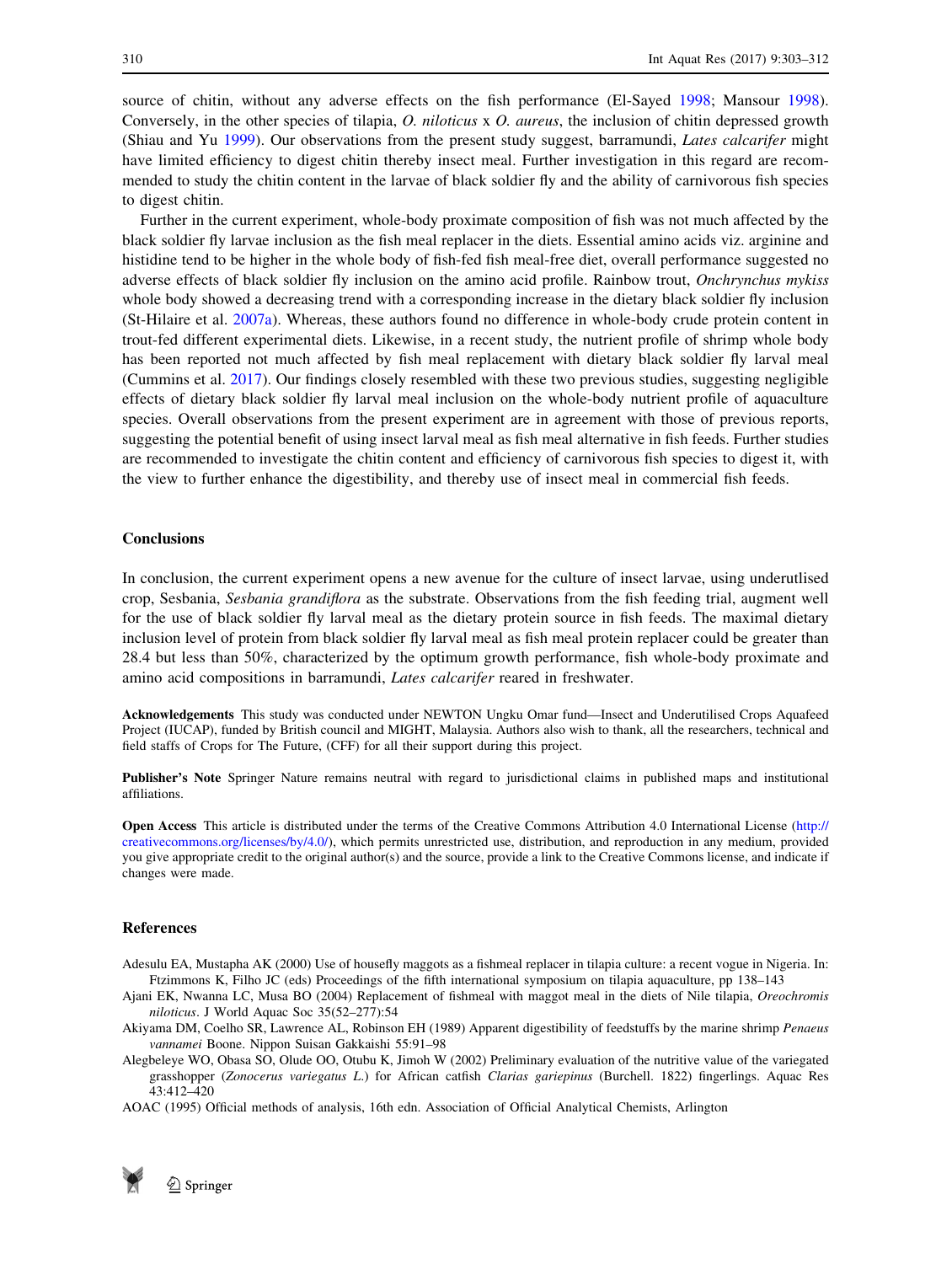- <span id="page-8-0"></span>Bai SC, Kim KW (1997) Effects of dietary animal protein sources on growth and body composition in Korean rockfish, Sebastes schlegelii. J Aquac 10:77–85 (in Korean with English Abstract)
- Bai SC, Jang HK, Kim KH (1997) Evaluation of feather meal and meat and bone meal as the fish meal replacer in Israeli carp diets. J Aquac 10:153–161
- Bai SC, Jang HK, Cho ES (1998) Possible use of the animal by-product mixture as a dietary fish meal replacer in growing common carp (Cyprinus carpio). J Korean Fish Soc 31:380–385
- Bondari K, Sheppard DC (1987) Soldier fly, *Hermetia illucens* L., larvae as feed for channel catfish, *Ictalurus punctatus* (Rafinesque), and blue tilapia, Oreochromis aureus (Steindachner). Aquac Res 18(3):209–220
- Boonyaratpalin M, Suraneiranat P, Tunpibal T (1998) Replacement of fish meal with various types of soybean products in diets for the Asian sea bass, Lates calcarifer. Aquaculture 161:67–78
- Carter CG, Hauler RC (2000) Fish meal replacement by plant meals in extruded feeds for Atlantic salmon, Salmo salar L. Aquaculture 185:299–311
- Choi SM, Wang XJ, Lim SR, Kim KW, Bai SC, Shin IS (2004) Dietary dehulled soybean meal as a replacement for fish meal in fingerling and growing olive flounder, Paralichthys olivaceus (Temminck et Schlegel). Aquac Res 35:410–418
- Cummins VC, Webster CD, Thompson KR, Velasquez A (2013) Replacement of fish meal with soybean meal, alone or in combination with distiller's dried grains with solubles, in practical diets for Pacific white shrimp, Litopenaeus vannamei, grown in a clear-water culture system. J World Aquac Soc 44:775–785
- Cummins VC Jr, Rawles SD, Thompson KR, Velasquez A, Kobayashi Y, Hager J, Webster CD (2017) Evaluation of black soldier fly (Hermetia illucens) larvae meal as partial or total replacement of marine fish meal in practical diets for Pacific white shrimp (Litopenaeus vannamei). Aquaculture 473:337–344
- El-Sayed A-FM (1998) Total replacement of fishmeal with animal protein sources in Nile tilapia (Oreochromis niloticus) feeds. Aquac Res 29:275–280
- FAO (Food and Agricultural Organization of the United Nations) (2009) State of world fisheries and aquaculture 2008 (SOFIA). FAO Fisheries and Aquaculture Department, Rome
- Fasakin EA, Balogun AM, Ajayi OO (2003) Evaluation of full-fat and defatted maggot meals in the feeding of clariid catfish Clarias gariepinus fingerlings. Aquac Res 34:733–738
- Gatlin DM, Barrows FT, Brown P, Dabrowski K, Gaylord TG, Hardy RW, Herman E, Hu G, Krogdahl A, Nelson R, Overturf K, Rust M, Sealy W, Skonberg D, Souza EJ, Stone D, Wilson R, Wurtele E (2007) Expanding the utilization of sustainable plant products in aquafeeds: a review. Aquac Res 38:551–579
- Glencross BD (2003) Can modelling assist with the determination of nutrient requirements in fish diet? In: van Barneveld RJ (ed) FRDC aquaculture nutrition subprogram annual workshop, Fremantle, WA, Australia. 29 May. pp 65–68
- Katya K, Yun YH, Park G, Lee JY, Yoo G, Bai SC (2014) Evaluation of the efficacy of fermented by-product of mushroom, Pleurotus ostreatus, as a fish meal replacer in juvenile Amur catfish, Silurus asotus: effects on growth, serological characteristics and immune responses. Asian Australas J Anim Sci 27(10):1478–1486
- Kim YC, Yoo GY, Wang X, Lee J, Shin IS, Bai SC (2008) Long term feeding effects of dietary dehulled soybean meal as a fish meal replacer in growing olive flounder, Paralichthys olivaceus. Asian Aust J Anim Sci 21:868–872
- Kroeckel S, Harjes A-GE, Roth I, Katz H, Wuertz S, Susenbeth A, Schulz C (2012) When a turbot catches a fly: evaluation of a pre-pupae meal of the black soldier fly (Hermetia illucens) as fish meal substitute—growth performance and chitin degradation in juvenile turbot (Psetta maxima). Aquaculture 364:345–352
- Lee KJ, Bai SC (1997a) Haemoglobin powder as a dietary fish meal replacer in juvenile Japanese eel, Anguilla japonica (Temminck et Schlegel). Aquac Res. 28:509–516
- Lee KJ, Bai SC (1997b) Hemoglobin powder as a dietary animal protein source for juvenile Nile tilapia. Prog Fish-Cult. 59:266–271
- Lim SR, Choi SM, Wang XJ, Kim KW, Shin IS, Min TS, Bai SC (2004) Effects of dehulled soybean meal as a fish meal replacer in diets for fingerling and growing Korean rockfish, Sebastes schlegelii. Aquaculture 231:457–468
- Lock ER, ArisIwala T, Wagbo R (2015) Insect larval meal as an alternative source of nutrients in the diet of Atlantic salmon (Salmo salar) postmolt. Aquac Nutr 22(6):1–4
- Mansour CR (1998) Nutrient requirements of red tilapia fingerlings. MSc. Thesis, Faculty of Science. University of Alexandria, Alexandria, Egypt, p 121
- Muros MJS, De Haro C, Sanz A, Villareces S, Barroso FG (2015) Nutritional evaluation of Tenebrio molitor meal as fishmeal substitute for Tilapia (Oreochromis niloticus) diet. Aquac Nutr 22(5):943–955
- Ogunji JO, Nimptsch J, Wiegand C, Schultz C (2007) Evaluation of the influence of housefly maggot meal (magmeal) diets on catalase, glutathione S-transferase and glycogen concentration in the liver of Oreochromis niloticus fingerling. Comp Biochem Physiol Part A: Mol Integr Physiol 147:942–947
- Ogunji JO, Kloas W, Wirth M, Neumann N, Pietsch C (2008) Effect of housefly maggot meal (magmeal) diets on the performance, concentration of plasma glucose, cortisol and blood characteristics of Oreochromis niloticus fingerlings. J Anim Physiol Anim Nutr (Berlin) 92:511–518
- Rana KS, Salam MA, Hashem S, Islam MA (2015) Development of black soldier fly larvae production technique as an alternate fish feed. Int J Res Fish Aquac 5(1):41–47
- Refstie S, Storebakken T, Baeverfjord G, Roem A (2001) Long-term protein and lipid growth of Atlantic salmon (Salmo salar) fed diets with partial replacement of fish meal by soy protein products at medium or high lipid levels. Aquaculture 193:91–106

Robbins KR, Norton HW, Baker DH (1979) Estimation of nutrient requirements from growth data. J Nutr. 109(10):1710–1714

- Rumpold BA, Schlüter OK (2013) Potential and challenges of insects as an innovative source for food and feed production. Innov Food Sci Emerg Technol 17:1–11
- Rust MB (2002) Nutritional physiology. In: Halver JE, Hardy RW (eds) Fish nutrition. Academic Press, New York, pp 368–446